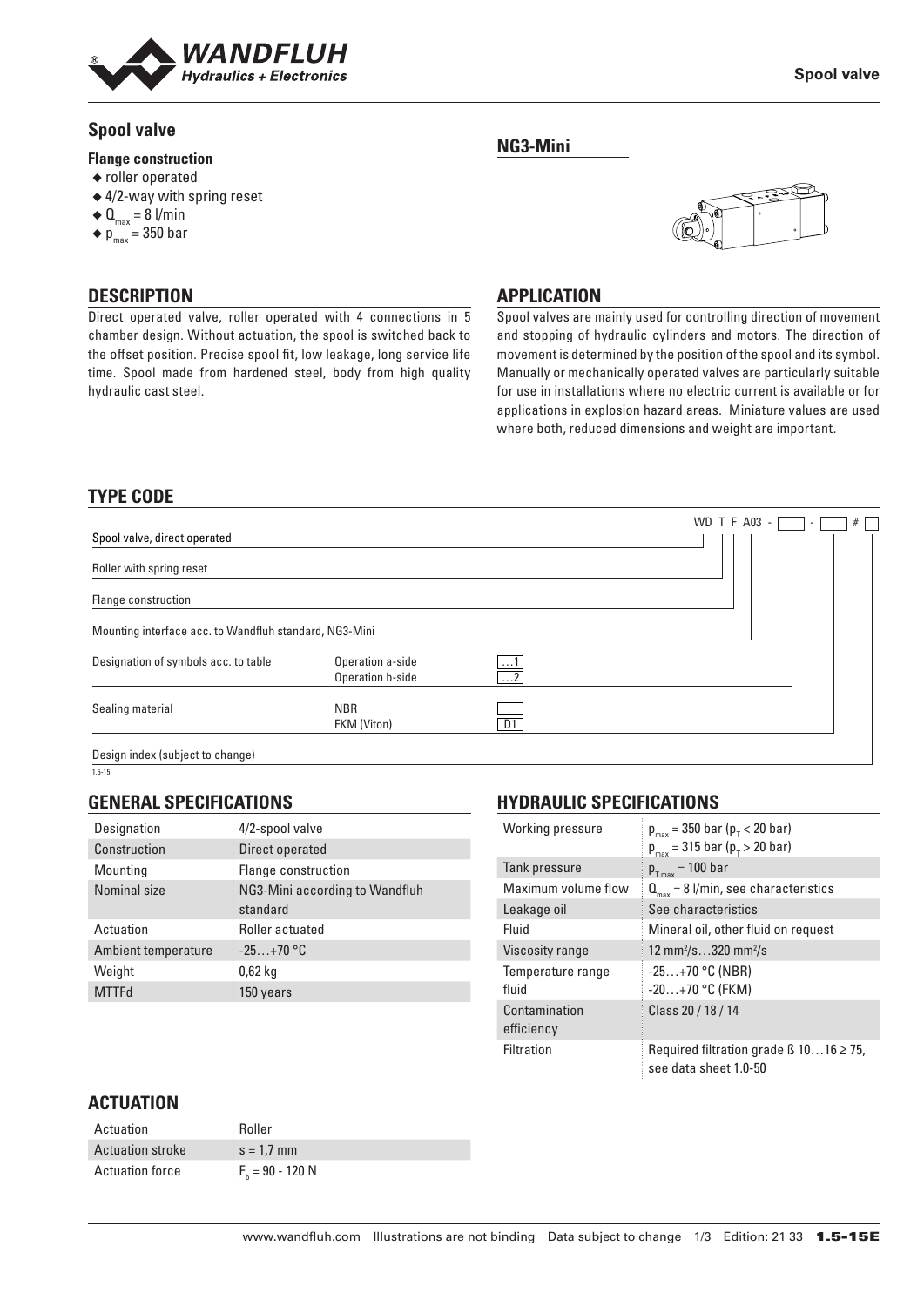

**Spool valve**

# **SYMBOL**



#### **PERFORMANCE SPECIFICATIONS**

Oil viscosity  $v = 30$  mm<sup>2</sup>/s







|                |         |         | Volume flow direction |         |         |
|----------------|---------|---------|-----------------------|---------|---------|
| Symbol         | $P - A$ | $P - B$ | $P - T$               | $A - T$ | $B - T$ |
| AB1/AB2        | 3       | 3       |                       |         | 2       |
| AC1/CB2        | 3       | 3       |                       |         |         |
| AD1/DB2        | 2       | າ       |                       |         |         |
| <b>BE1/EA2</b> | 5       | 5       |                       |         |         |